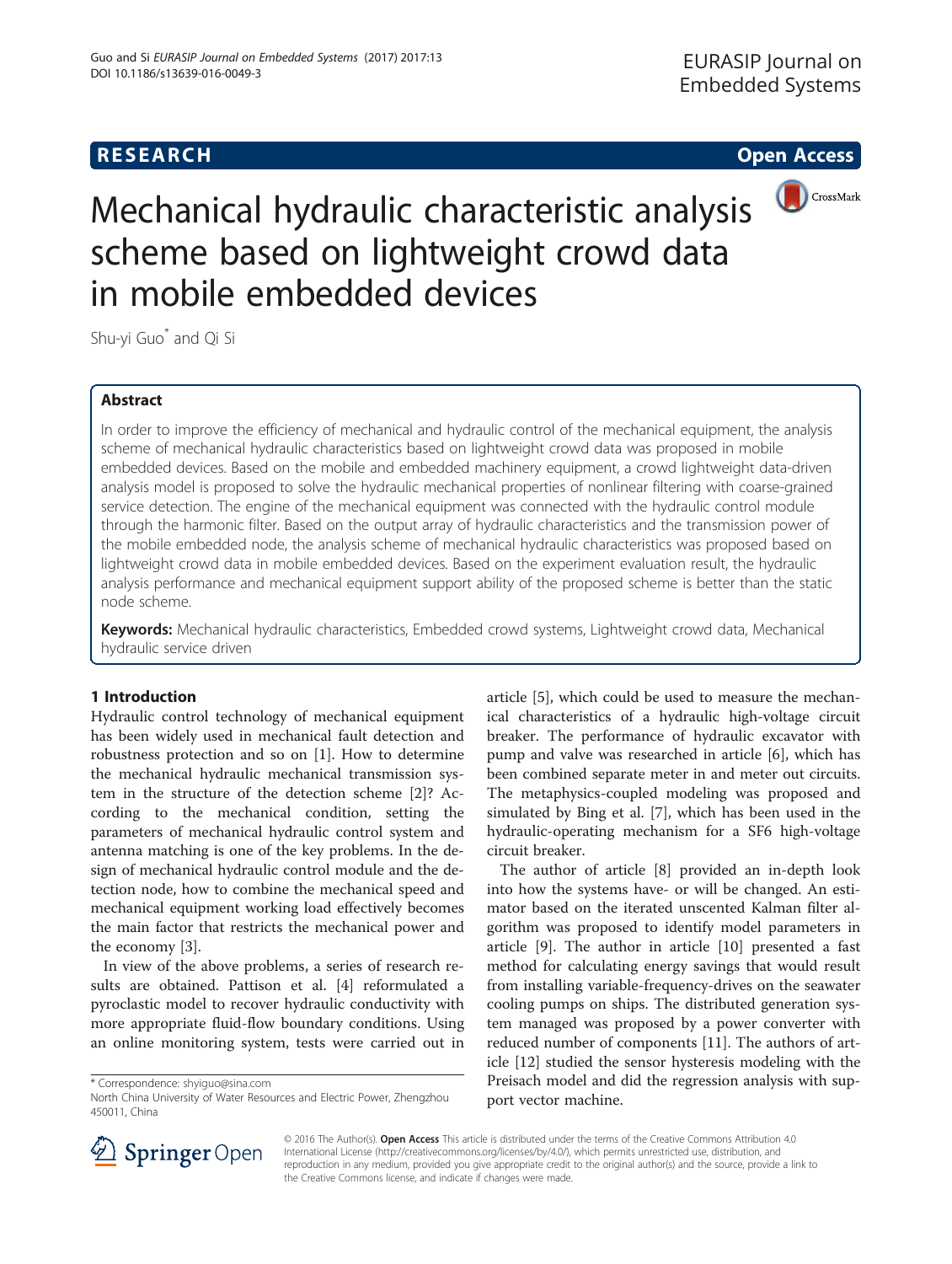However, the above research results ignored the relationship of mechanical hydraulic characteristics and system execution efficiency. We proposed the analysis scheme of mechanical hydraulic characteristics based on lightweight crowd data in mobile embedded devices.

#### 2 Lightweight crowd data-driven model

On the analysis network of mobile machinery equipment, we will simplify the machinery and equipment with mobility and embedded technology to solve the problems of hydraulic mechanical properties of nonlinear filtering of coarse-grained service detection.

A crowd lightweight data-driven analysis model with fine-grained characteristics is proposed. The model includes the control protocol of embedded nodes in machinery equipment, the elimination mechanism of interference, the control protocol of transmission power, and the crowd data-driven mechanism.

We assume that the mobile embedded nodes are deployed in a mechanical device with a hop detection signal within the effective sensing radius. The node can sense the hydraulic real-time state of the mechanical equipment. In the characteristic analysis network of the dynamic mechanical equipment, the signal transmission power of the mobile embedded node can be adjusted adaptively according to the size of the crowd data. The effective sensing radius of the mobile embedded node is related to the residual energy of the node. Mobile embedded node adjusts its position and signal transmission power according to the residual energy. When the embedded node forwarding of swarm intelligence data meets the demand characteristic analysis of mechanical hydraulic, adjusting mobile embedded nodes of the perceived distance and signal transmit power, at the edge of the state, achieves lightweight data-driven service push.

Moving track of mobile embedded node is shown in Fig. 1. Among them, there are three kinds of critical points in mobile embedded node. The dotted circle in the graph is the effective sensing radius of the embedded node. When the residual energy of mobile embedded nodes is decreased and the crowd data is larger, the node can move from A to B in order to meet the requirement of the mechanical hydraulic characteristic detection. In order to achieve lightweight data-driven, the data size is reduced from the B position to the C position. Among them, A, B, C three positions can be driven by the crowd data to achieve adaptive switching.

Crowd data scale could be obtained by formula (1). Here,  $S_{MC}$  is the crowd data scale.  $D_i$  is the mobile embedded device crowd forwarding data.  $D_{MN}$  is the average value of the hydraulic characteristics of the data in A, B, C three different locations.  $D_{MC}$  is the total data of crowd sensing.  $I_{MN}$  is the set of mobile crowd nodes.  $I_{\text{ME}}$  is the set of mechanical equipment.

$$
S_{\rm MC} = \sum_{i \in I_{\rm MN}} (D_i - \overline{D}_{\rm MN})
$$

$$
\overline{\sqrt{\sum_{i \in I_{\rm MN}} (D_{\rm MC})}} \quad (1)
$$

The transfer process of the three locations is as follows:

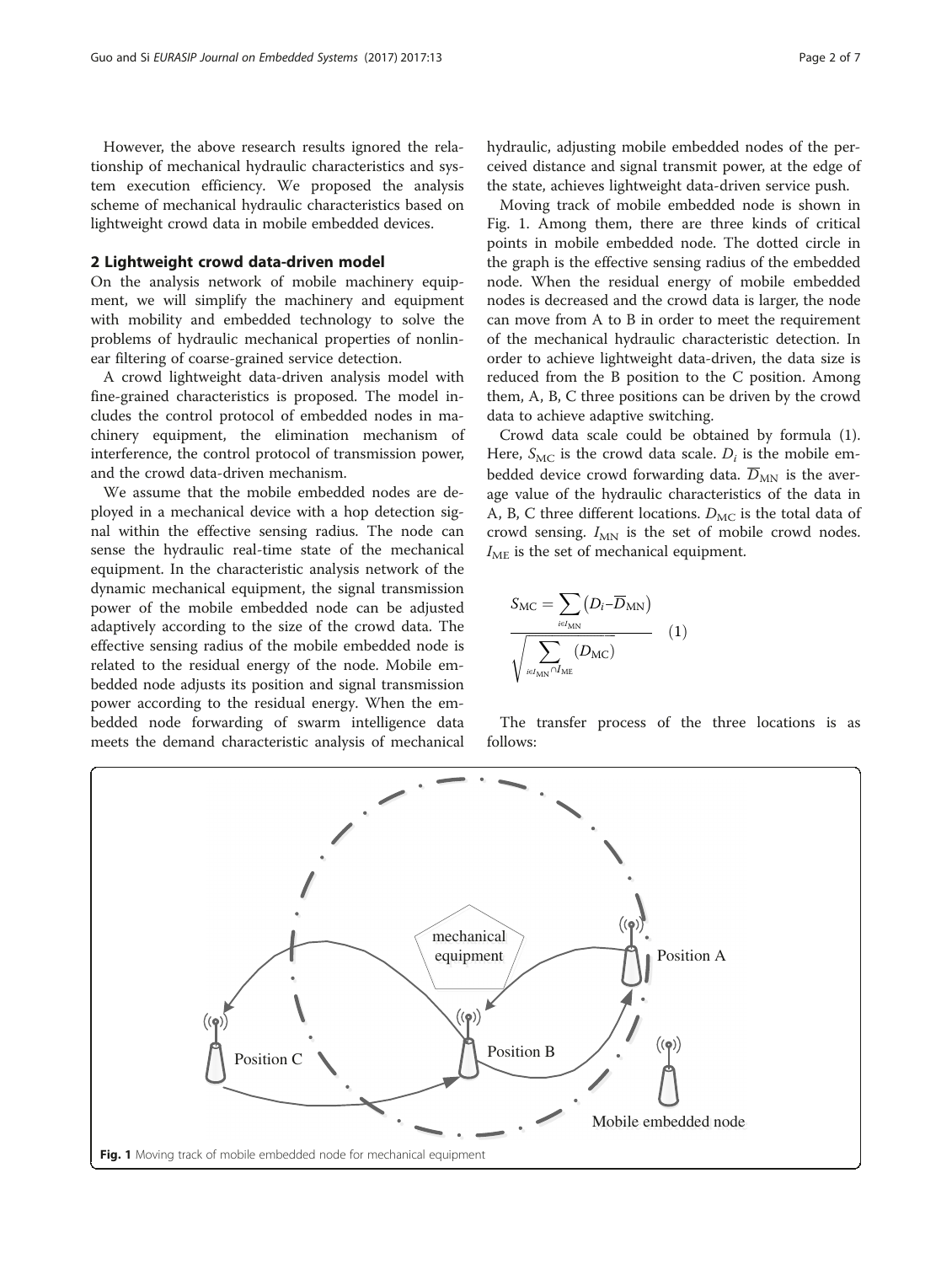| Position transfer (Residual energy $E_R$ , Transmit power $P_T$ , Distance d) |
|-------------------------------------------------------------------------------|
| ł                                                                             |
| Switch $(E_R, P_T)$                                                           |
| ł                                                                             |
| Case equal to $T_{ER}$ , $T_{PT}$ :                                           |
| d is equal to Position A; break;                                              |
| Case bigger than $T_{ER}$ , $T_{PT}$ :                                        |
| d is equal to Position C; break;                                              |
| Case smaller than $T_{ER}$ , $T_{PT}$ :                                       |
| d is equal to Position B; break;                                              |
| ł                                                                             |
| return d;                                                                     |
| ł                                                                             |
|                                                                               |
|                                                                               |

Here,  $T_{\text{ER}}$  denotes the residual energy threshold.  $T_{\text{PT}}$ denotes the signal transmit power threshold. These values could be obtained by formula (2).

$$
\begin{cases}\nT_{ER} = \frac{\sum E_i \cdot S_i(d)}{M_N} \\
\sum \sum T_i \cdot D_i(d) \\
T_{PT} = \frac{I-1}{D_{ME}}\n\end{cases}
$$
\n(2)

Here,  $E_i$  is the energy consumption of mobile embedded node.  $S_i$  is the crowd data.  $M_N$  is the number of mobile crowd nodes.  $T_i$  is the signal sending power of mobile crowd node.  $D_i$  is the sending data of mobile embedded node.  $D_{ME}$  is the hydraulic characteristic data of mechanical equipment.

For a number of mechanical equipment at the same time to detect and analyze the hydraulic characteristics, there is a need to set up a mobile mechanical equipment characteristic analysis network. The network is composed of multiple mobile embedded nodes. Each node has the crowd function. Topology is shown in Fig. 2.

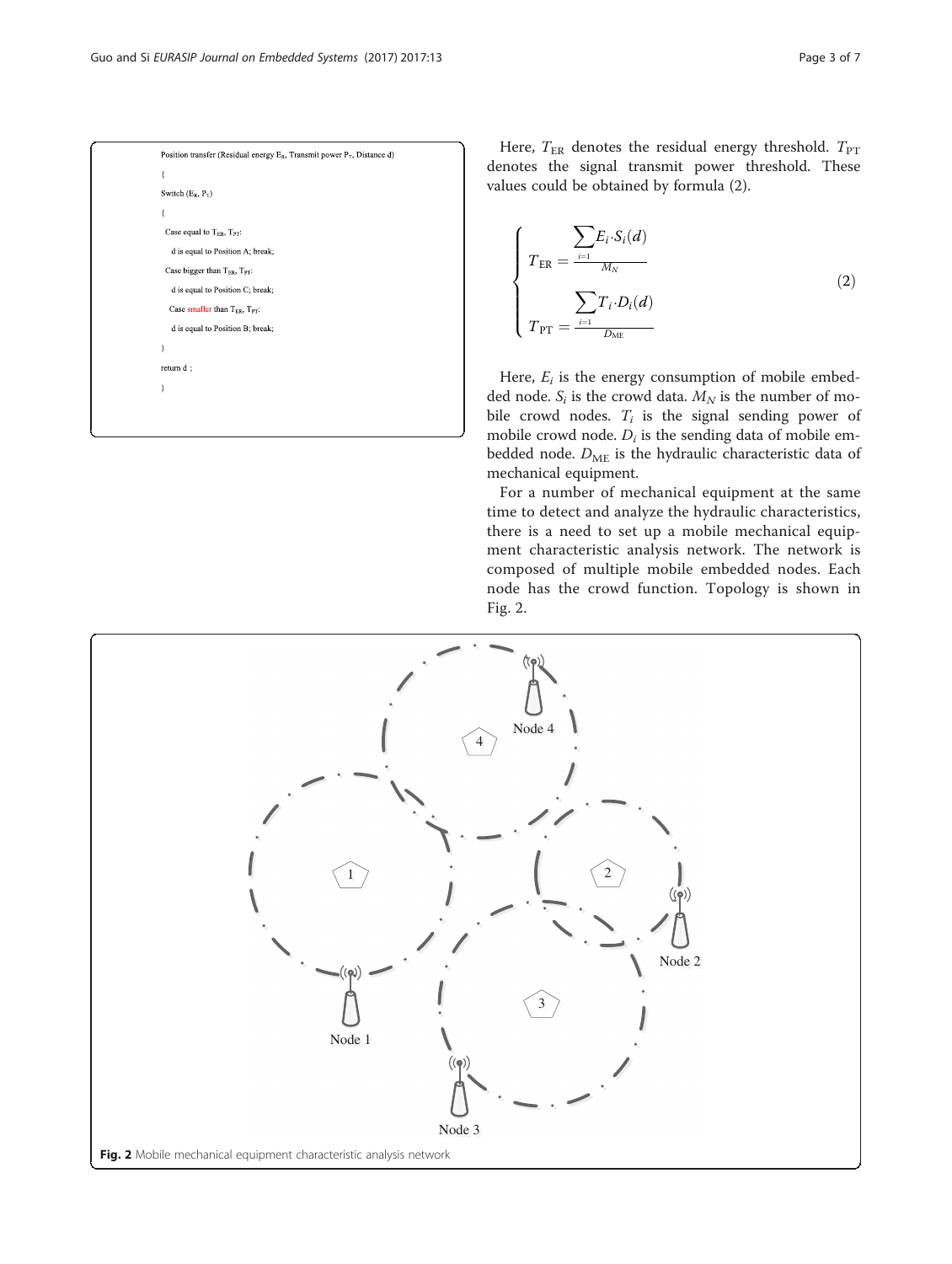When the node 3 is unable to detect and analyze the hydraulic characteristics of the mechanical equipment due to energy failure, the nodes are 1, 2, and 4 after moving to update the analysis network topology, as shown in Fig. 3. The solid circle for 1 node represents the analysis of network characteristics of hydraulic machinery and equipment 2 and 4.

#### 3 Mobile embedded machine hydraulic characteristic analysis mechanism

The data output and input of the hydraulic control module in the mechanical equipment must have a linear proportional relationship. The linear relation can be realized by the adaptive controller of embedded node. When a mechanical hydraulic control signal is sent to be sent, the mobile embedded node moves to the mechanical equipment end of the hydraulic valve radio frequency working area on the circumference. Hydraulic pump piston B chamber suctions air, and at the same time, C cavity starts frequency division antenna to transmit hydraulic signal. When the piston of the hydraulic pump is discharged from the D cavity, the feedback signal of the mobile embedded node is received, and the balance ratio of the elastic and electromagnetic coupling is controlled. Based on the force of the piston B cavity and the C cavity, combined with the pressure of the D chamber, the hydraulic characteristic analyses of the mechanical

equipment and the control of the hydraulic pump are completed, as shown in Fig. [4](#page-4-0). The hydraulic control module is used to separate and fuse the cavities B, C, and D. The data transmission is deployed in the mobile embedded node with antenna.

The engine of the mechanical equipment is connected with the hydraulic control module through the harmonic filter. Formula (3) shows the relationship between the output of the hydraulic characteristics and the transmission power of the mobile embedded nodes.

$$
\frac{P_{\text{sending}} = \Delta \nu_{\text{sending}} A_{\text{HC}}}{2500 \sin \alpha} \quad (3)
$$

Here,  $P_{\text{ sending}}$  is the transmission power,  $v_{\text{ sending}}$  is the transmission rate, and  $A_{HC}$  is the output of the hydraulic characteristics.

In order to improve the efficiency of the mechanical hydraulic transmission, we select the hydraulic control target value as the maximum power load. In order to ensure the stability and safety of the mechanical hydraulic module, the working efficiency of the cavity  $B_{CD}$  is always maintained at the maximum power  $P_{\text{max}}$ , such as formula [\(4](#page-4-0)). In order to ensure the validity and credibility of the analysis of hydraulic characteristics, the target value of the antenna array of the hydraulic control system and the mobile embedded node must meet formula ([5](#page-4-0)).

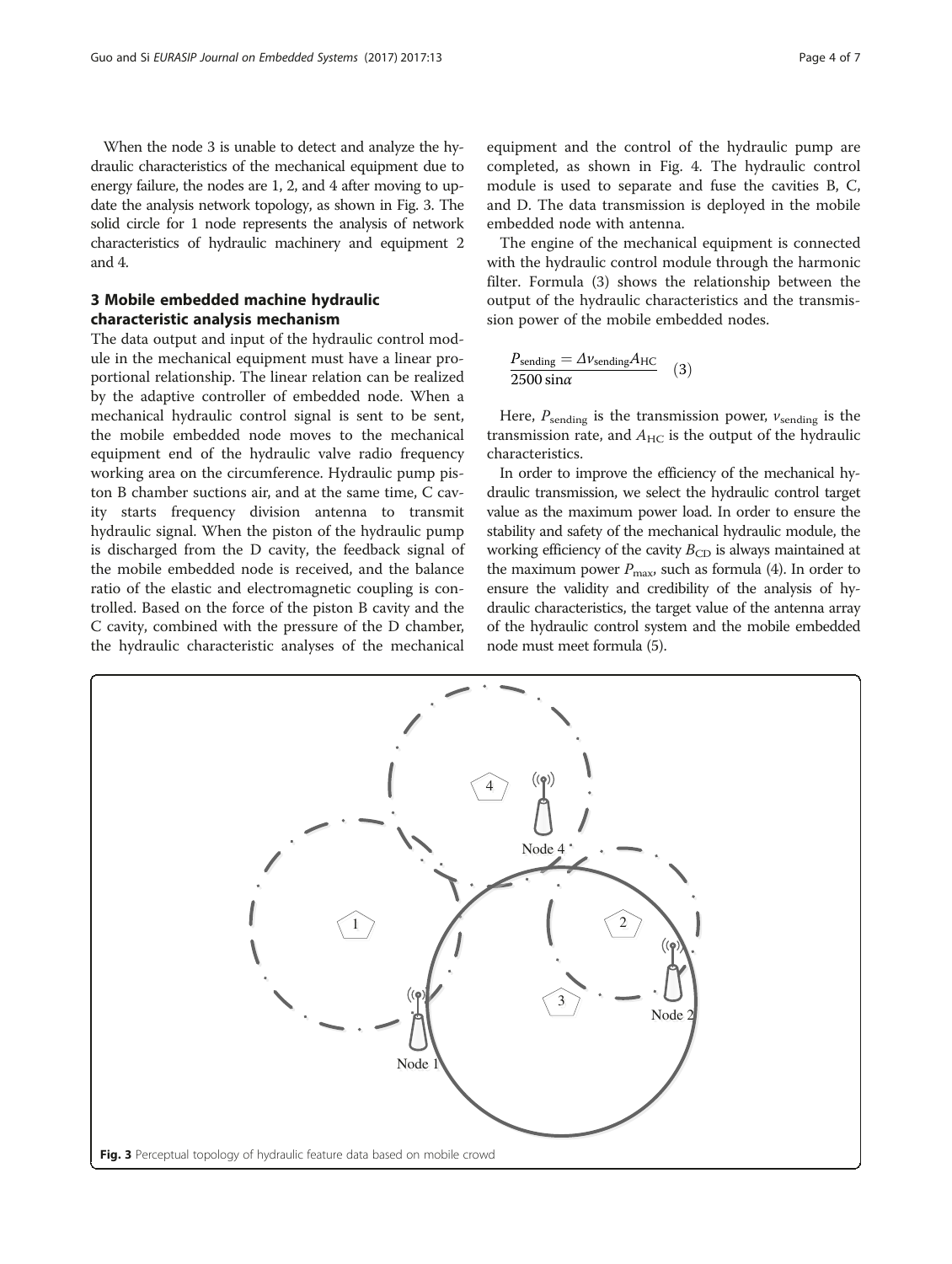<span id="page-4-0"></span>

$$
\frac{P_{\text{max}} = 2500 \eta_{\text{MN}} \sin \alpha}{\Delta \delta_{\text{ME}}} \quad (4)
$$

Here,  $\eta_{MN}$  is the working efficiency of mobile embedded node.  $\delta_{ME}$  is the working efficiency of mechanical equipment.

$$
\left\{ E_{\text{ME}} = \int_{t_1}^{t_2} S_{\text{HC}} \left( \frac{\cos \alpha}{\eta_{\text{ME}}} \right) dt A_{\text{antenna}} = \frac{\Delta E_{\text{ME}}}{2\pi} \frac{dt}{d P_{\text{max}}} \right\}
$$
(5)

Here,  $S_{HC}$  represents the weight matrix of hydraulic analysis.  $E_{ME}$  represents the efficiency of the hydraulic control system.  $A_{antenna}$  represents the antenna array, which can be obtained by differentiating the working time and the maximum power.

Hydraulic characteristics of the analysis mechanism to obtain the parameters of the hydraulic output torque  $T_{\text{HC}}$ , hydraulic control weight  $W_{\text{HC}}$ , and mechanical hydraulic function area  $S_{AHC}$  are shown in formula (6).

$$
\begin{cases}\nT_{\text{HC}} = \frac{\sin(\alpha)E_{\text{ME}}}{d \cdot \tan(\alpha - 1)} \\
W_{\text{HC}} = \frac{\sin(\alpha_A - \eta)}{\sin(\alpha_B - \eta)} ||A_{\text{antenna}}|| \\
SA_{\text{HC}} = 2\pi \frac{d_A + d_B}{\sqrt{d_A d_B}} \nu_{\text{sending}}\n\end{cases}
$$
\n(6)

#### 4 Performance analysis and verification

In this paper, based on the lightweight crowd datadriven, this paper presents the analysis mechanism of the mobile embedded machine hydraulic characteristics. In order to analyze and verify the performance of the proposed mechanism, we researched the hydraulic characteristics of the mechanical hydraulic drive system. The mechanical parameters of the drive system are shown in

Table 1. Mobile embedded node parameters are set as shown in Table [2](#page-5-0). The experimental environment is a closed indoor environment for avoiding the external noise interference. We mainly analyze the mechanical performance of the mechanical equipment in the normal working line.

In first experiment, the mobile embedded nodes were deployed in a set of transmission system. The hydraulic analysis performance of the hydraulic drive system is compared with that of the horizontal coordinate.

We studied the three sets of transmission system in the second experiment. The analysis network was composed of three mobile embedded nodes, for studying the hydraulic monitoring time and natural stop transfer ratio, which record the pressure characteristics of the hydraulic system to carry out a comparative analysis of the situation.

The results of the first experiment are shown in Fig. [5](#page-5-0). The mechanical hydraulic performance analysis of static and dynamic nodes is compared. The horizontal coordinate indicates the working load ratio of the hydraulic transmission system, from 10 to 90 %. The vertical coordinate is the mechanical hydraulic output torque.

Table 1 Parameter settings of mechanical hydraulic

| transmission system |  |
|---------------------|--|
|                     |  |

| Parameters                                               | Value           | Descriptions<br>of system               | Value             |
|----------------------------------------------------------|-----------------|-----------------------------------------|-------------------|
| Weight of mechanical<br>hydraulic transmission<br>system | 15,000<br>(kq)  | Speed of transfer                       | 2500 rpm          |
| Driving power                                            | 145<br>(kW)     | System initialization delay             | $2.5 \text{ min}$ |
| Air flow rate                                            | 20<br>$(m^3/s)$ | Maximum bear weight                     | 2000 kg           |
| Transmission<br>efficiency                               | 85 %            | Evacuation time of<br>hydraulic pump    | $10 \text{ min}$  |
| Transmission drag<br>coefficient                         | 0.04            | Motor displacement of<br>hydraulic pump | $100$ ml/r        |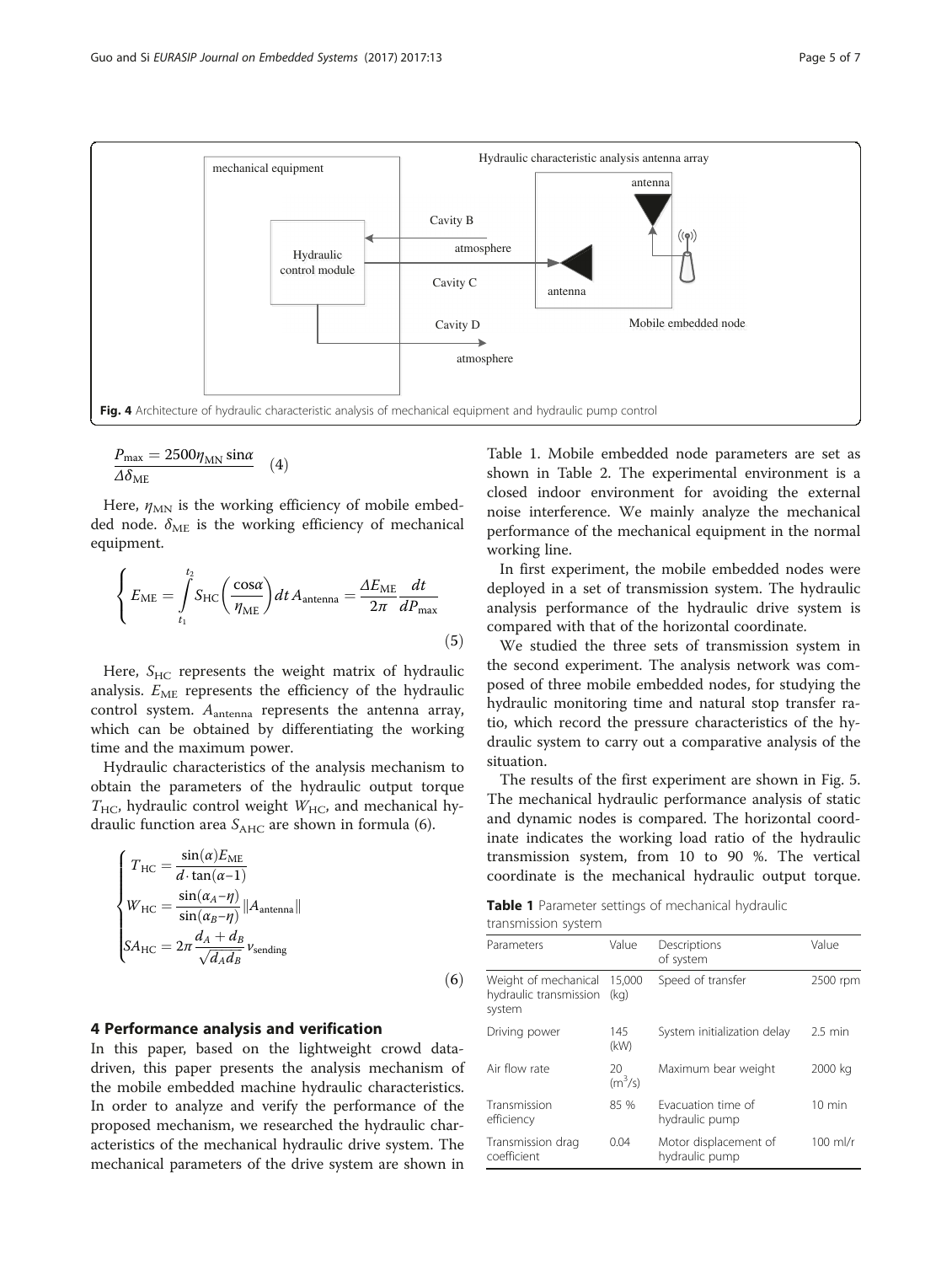<span id="page-5-0"></span>Table 2 Parameter settings of mobile embedded node

| Parameters                    | Value             | Descriptions of<br>system  | Value            |
|-------------------------------|-------------------|----------------------------|------------------|
| Radio frequency of<br>antenna | $2.4$ GHz         | Communication<br>protocol  | IFFF.<br>802.11n |
| Transmission rate             |                   | 300 Mbps Number of antenna | 3                |
| Working power                 | 5 V               | Battery capacity           | 5200 mAh         |
| Weight                        | 0.8 <sub>kq</sub> | Data frame length          | 1024 Bytes       |

From Fig. 5, it is found that with the increase of working load, the static node is difficult to analyze the hydraulic output torque. When the working load ratio is greater than 40 %, the output torque remains the same. When the work load ratio is greater than 70 %, there is a sudden drop, resulting in a large error analysis. The conclusion is not reliable. Because of the dynamic node, according to its own residual energy and output power, the three-point positioning switch, a full range of mechanical equipment to monitor the hydraulic output characteristics, and real-time statistical hydraulic output torque have a strong credibility.

The results of the second experiment are shown in Figs. 6 and 7. In Fig. 6, the horizontal coordinate is monitoring time hydraulic. The longitudinal coordinate is the position tracking error. Figure 6 compares the embedded mobile node tracking position error of hydraulic analysis algorithm with crowd lightweight data-driven algorithm (HA-CLDD) and hydraulic analysis algorithm with data-driven (HA-DD) based on lightweight crowd data-driven hydraulic analysis. Lightweight data-driven hydraulic analysis algorithm could provide the performance guarantee of the long time monitoring. Based on the duty cycle and the working load of the mechanical hydraulic pump, the lightweight crowd data-driven





scheme could adjust the efficiency of the system to provide the accurate RF information for mobile embedded nodes.

Y-axis of Fig. 7 is a natural stop ratio. Figure 7 gives the comparison analytical results of the natural stop ratio based on the mechanical and hydraulic properties of embedded mobile node with mechanical hydraulic characteristic analysis (W-MHCA) and hydraulic characteristic analysis of mechanical transmission system (WO-MHCA). We completed a 100-min test of mechanical transmission system.

Through hydraulic machinery characteristic analysis of embedded mobile node, the situation of hydraulic transmission system could be accurately predicted. The cavities B, C, and D would be adaptively adjusted. The transmission system always maintain the best working condition based on the above issues, which would improve work efficiency and load capacity.